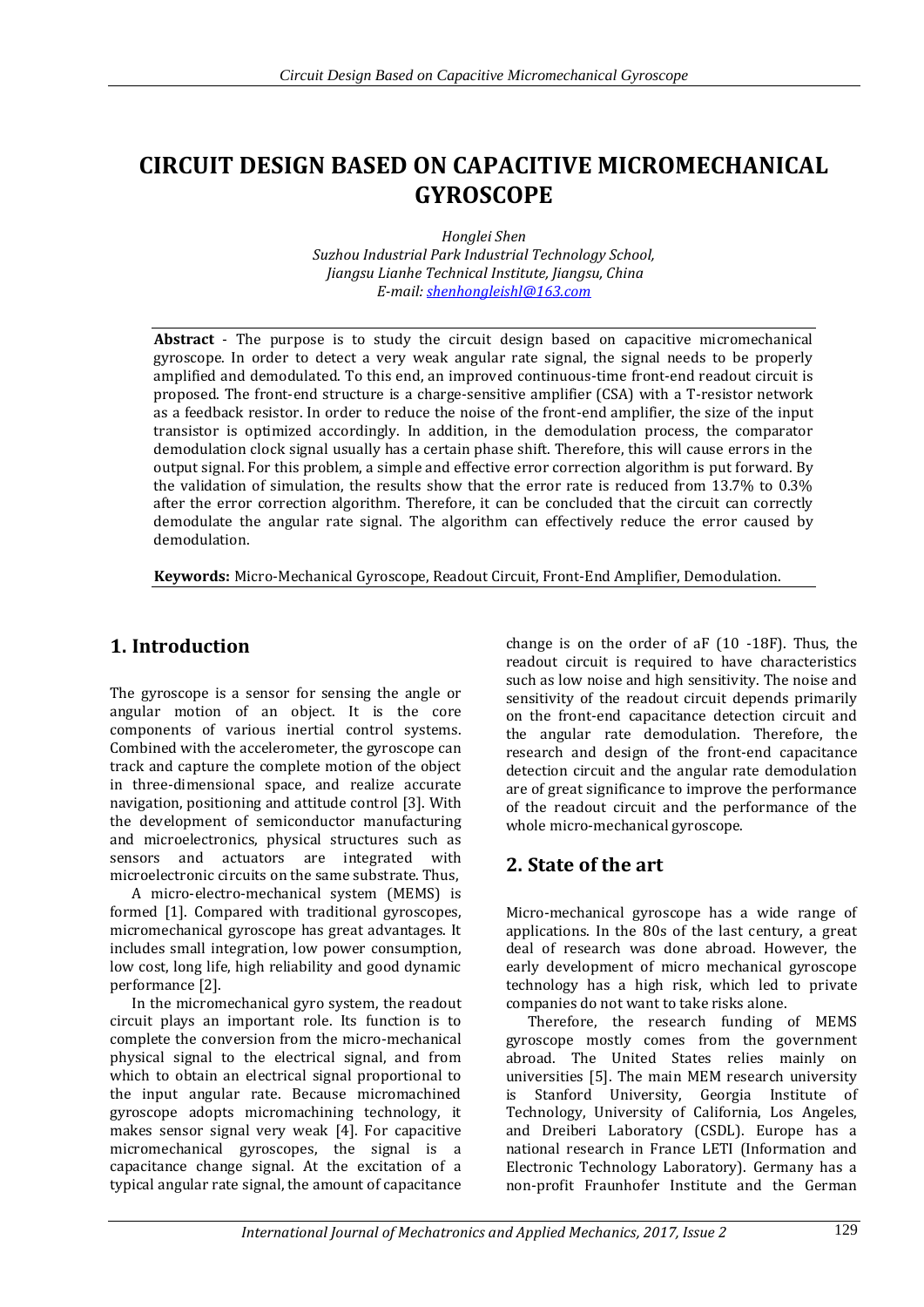Institute for Microtechnology. In addition, there are some universities and research institutes in Switzerland. In 2002, ADI published a gyro system program. The gyro adopts the capacitive micromechanical gyroscope of the body processing method. The micromachined structure and the readout circuit are integrated on the same substrate [6]. It is manufactured by using 3umBiCOMS process, and the noise is  $50 / (h \cdot Hz)$ . The drive loop consists of a Transimpedance Amplifier (TIA) and a comparator, but this loop has no amplitude control circuitry. Finland Helsinki University of Technology published its micro-gyroscope system. Both the drive loop and the readout circuit use a chargesensitive amplifier (CSA) as the front-end C / V conversion circuit. The signal is filtered, amplitude adjusted, and so on. The two-band sigma-delta modulator digitizes the signal. The DSP module implemented by FPGA can perform data extraction, filtering, driving mode oscillation, amplitude stabilization, angular rate signal demodulation and so on [7].

To sum up, the existing micromachined gyroscopes still have many defects. In order to reduce the noise of the front-end amplifier, the size of the input transistor is optimized accordingly. In addition, in the demodulation process, the comparator demodulation clock signal usually has a certain phase shift.

Therefore, this will cause errors in the output signal. For this problem, a simple and effective error correction algorithm is put forward.

By the validation of simulation, the results show that the algorithm can effectively reduce the error rate of the output angular rate signal.

### **3. Methodology**

#### **3.1 Electrical model and parameters of micro - mechanical gyroscope**

Figure 1 is a simple capacitive model of capacitive micromachined gyroscope. Since the drive is not used to detect the capacitance of the gyro, it is omitted in the figure for the sake of brevity.

Among them, dr+and dr- denotes the driving electrodes, sen + and sen- are the detecting electrodes. The Cd1 and Cd2 are driving capacitors, and the Cs1 and Cs2 are the detection capacitors. The Cds2 is the coupling capacitor that drives the lower plate and detects the lower plate. The Cpstis the parasitic capacitance of the upper plate, and the Cpsbis the parasitic capacitance of the lower plate. The Cpcis the parasitic capacitance of the intermediate plate.

Table 1 gives descriptions and values for other important parameters.



*Figure 1: The capacitance model of capacitive micromachined gyroscope*

| Table 1. The description and numerical values of other parameters of the gyro |                                                   |              |  |  |
|-------------------------------------------------------------------------------|---------------------------------------------------|--------------|--|--|
| <b>Symbol</b>                                                                 | <b>Description</b>                                | <b>Value</b> |  |  |
| fx                                                                            | Drive modal resonant frequency                    | $4.2$ kHz    |  |  |
| Qx                                                                            | Drive modal quality factor                        | 50 000       |  |  |
| fy                                                                            | Detection of modal resonant frequency             | $4.7$ kHz    |  |  |
| Qy                                                                            | Detection of modal quality factor                 | 20 000       |  |  |
| $\Delta$ Csr                                                                  | Maximum differential range of detection capacitor | $100$ fF     |  |  |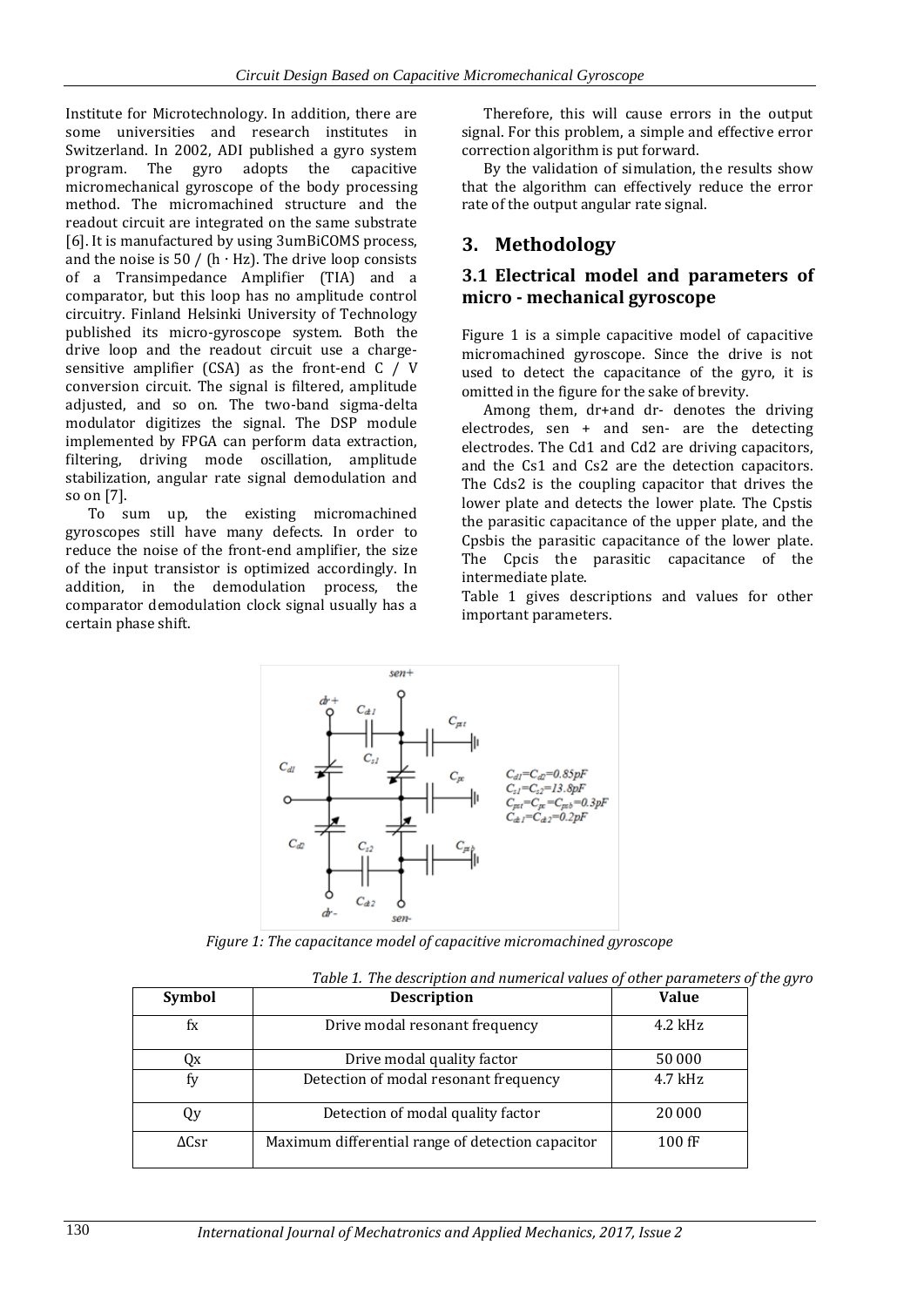#### **3.2 Readout circuit structure**

The maximum detection capacitance of gyroscope is s, maxC is 100fF, and corresponding input angle rate is 726° / s. The angular rate input bandwidth is 100Hz.

According to the research in the previous two chapters, the front-end detection circuit uses the non-modulation continuous time voltage detection, to realize the conversion from capacitive signal to voltage signal, that is to say, C/V conversion. The demodulator of the coupling switch is used for demodulation of the angular rate signal and the angular rate signal is removed by low-pass filtering.

After the driving signal and the additional 90° phase shift, the demodulation switch control signal is generated by the comparator.

The front-end detection circuit adopts the charge sensitive amplifier to realize the continuous time voltage detection and completes the C/V conversion. The circuit diagram is shown in Figure 2.

The feedback resistor is made up of a T resistor network that is biased in the linear region of the POMS tube and the small resistor. The equivalent feedback resistance is Req, and the operational amplifier is a low noise amplifier. The transfer function of the capacitance variable ΔCs to the output voltage Vout =Vop-Von is expressed as follows:

$$
H(s) = \frac{Vout}{\Delta C_s} = \frac{(V_{MID} - V_{CMIN})R_{eq}s}{1 + R_{eq}C_f s}
$$
(1)



*Figure 2: Front end C/V conversion circuit*

According to the formula (1), in order to stabilize the front-end C/V conversion circuit, the voltage at both ends of the detection capacitor must be maintained constant. The op amp can stabilize the input voltage VCMINto 2.5 V through common mode feedback. The bias voltage on the intermediate plate is V MID=12.5 V. The feedback capacitance is 5 pF. When the equivalent feedback resistance Reqis large enough, a conversion gain of 2.0×1012 V/F can be obtained.

The low pass filter is used to attenuate the high frequency signal produced during demodulation. After the coupling switch, the output signal contains 8.4 kHz and 16.8 kHz higher harmonic components. However, the angular rate signal frequency band is 0-100Hz. Although the second order analog lowpass filter can attenuate the harmonic to a very low level, the time constant of the second order filter achieves a cutoff frequency of 100Hz.

This requires a great deal of resistance and capacitance. In integrated circuits, large capacitive

resistors occupy a large area, and the deviation of resistance is very large.

Therefore, it is difficult to set the cut-off frequency very accurate. In addition, the secondorder low-pass filter on the band of the signal attenuation is also great. Since the switchedcapacitor filter can be used to switch resistors and capacitances, and the cutoff frequency depends on the capacitance ratio and the switching frequency, the cutoff frequency can be made very accurate. Therefore, the switched-capacitor filter is used. However, the switching constant volume filter is a discrete time sampling system. In order to avoid spectral aliasing, anti-aliasing filters can be added to the switched-capacitor filter, and the output of the switched-capacitor filter contains many clockinduced glitches and spikes. Therefore, it is necessary to add a filter after the switched capacitor filter to filter out the high frequency components caused by the clock.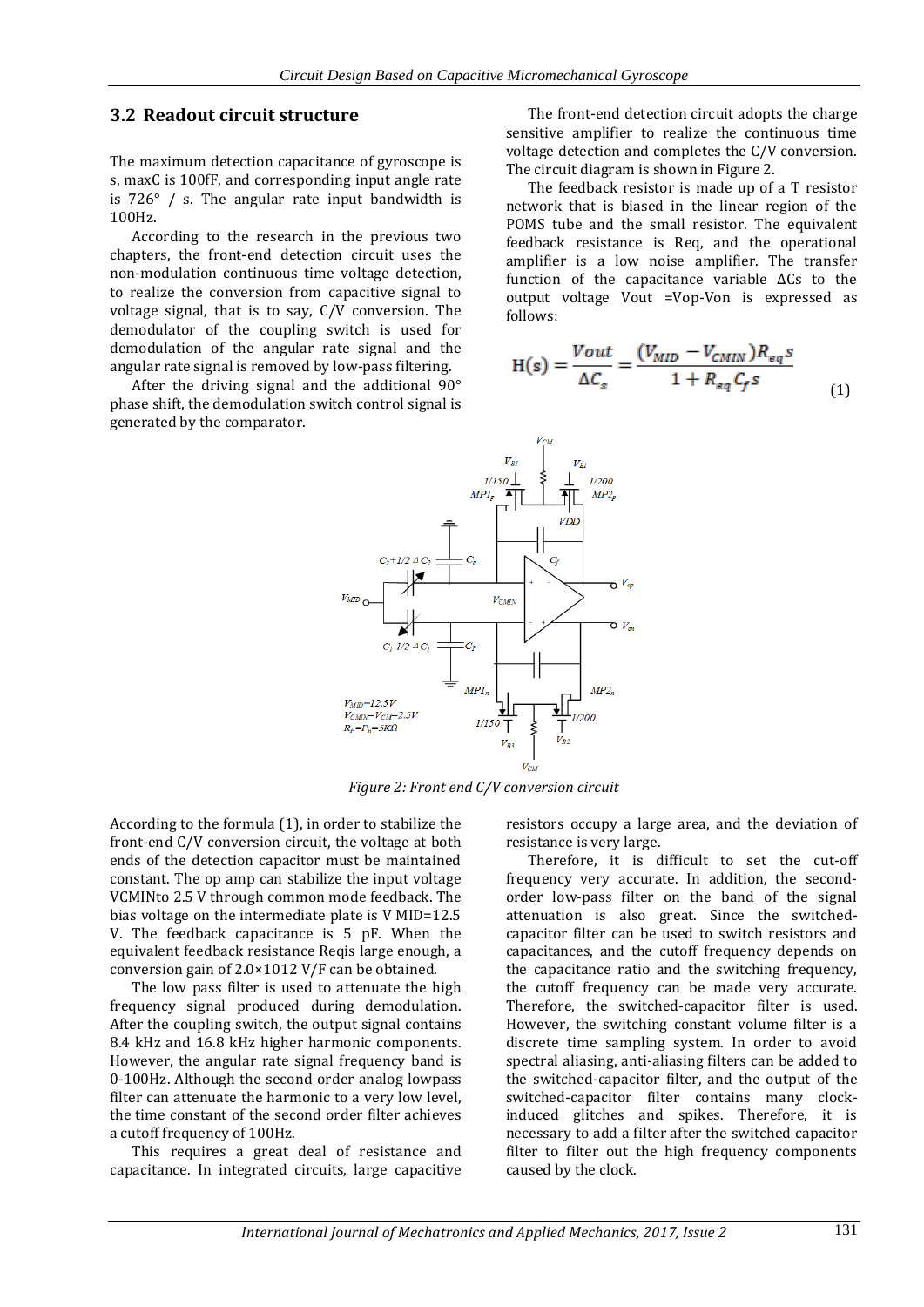#### **4. Result Analysis and Discussion**

The following is an overall simulation of the readout circuit. When the input angular rate is DC, the capacitance change is the amplitude of the constant sine wave. When the sinusoidal angular rate is input, the capacitance change is an amplitude modulated wave whose envelope is sinusoidal.

According to the above changes, the Verilog-A language was used to test the differential capacitance model, and Cadence simulation software Specter was used to simulate the circuit.

After the simulation, the input is a DC angular rate signal and contains a quadrature error, and the circuit can separate the angular rate signal from the quadrature.

In actual test, besides measuring direct-current (DC) input, alternating current (AC) input should be measured. The input angular rate is 100Hz, and the capacitance variation range is 50fF. It contains the quadrature error input and output. It can be seen that the circuit can correctly demodulate the angular rate signal. As a result, the error correction method is corrected as shown in Figure 3.



*Figure 3: Capacitance change and angular rate signal output (A: Capacitance change signal B: Angular rate signal)*

| Table 2. The circuit output at different frequencies and amplitudes |        |        |         |          |         |  |
|---------------------------------------------------------------------|--------|--------|---------|----------|---------|--|
| Amplitude                                                           | 5fF    | 10fF   | 25fF    | 50fF     | 100fF   |  |
| DC                                                                  | 36.2mV | 67.9mV | 163.9mV | 318.61mV | 639.2mV |  |
| 5Hz                                                                 | 35.7mV | 67.6mV | 162.9mV | 318.45mV | 638.7mV |  |
| <i>10Hz</i>                                                         | 35.5mV | 67.3mV | 162.5mV | 318.42mV | 638.4mV |  |
| 25Hz                                                                | 35.3mV | 65.7mV | 162.3mV | 318.36mV | 637.7mV |  |
| 50Hz                                                                | 34.8mV | 65.1mV | 160.6mV | 318.29mV | 637.3mV |  |
| <i>100Hz</i>                                                        | 34.3mV | 64.1mV | 159.7mV | 318.23mV | 635.8mV |  |

Table 2 is the circuit output at different frequencies and amplitudes. The amount of capacitance change is 50fF, and the amount of quadrature error capacitance is 50fF. After error correction algorithm, compared with the absence of correction, the error rate dropped to about 0.3%.It can be seen that the algorithm can effectively reduce the error caused by demodulation.

After calibration, the average capacitance of the circuit capacitance is 6.36 mV / fF.

| Table 3. The simulation noise of the readout circuit at different temperatures and process angles |  |
|---------------------------------------------------------------------------------------------------|--|
|                                                                                                   |  |

| Frequency                   | 5Hz      | 10Hz     | 25Hz     | 50Hz     | <i>100Hz</i> |
|-----------------------------|----------|----------|----------|----------|--------------|
| Output before<br>correction | 360.99mV | 359.41mV | 357.19mV | 355.92mV | 355.6mV      |
| Error before<br>correction  | 13.7%    | 13.2%    | 12.5%    | 12.1%    | 12%          |
| Output after<br>correction  | 318.45mV | 318.42mV | 318.36mV | 318.29mV | 318.23mV     |
| Error after<br>correction   | 0.3%     | 0.29%    | $0.27\%$ | 0.25%    | 0.23%        |